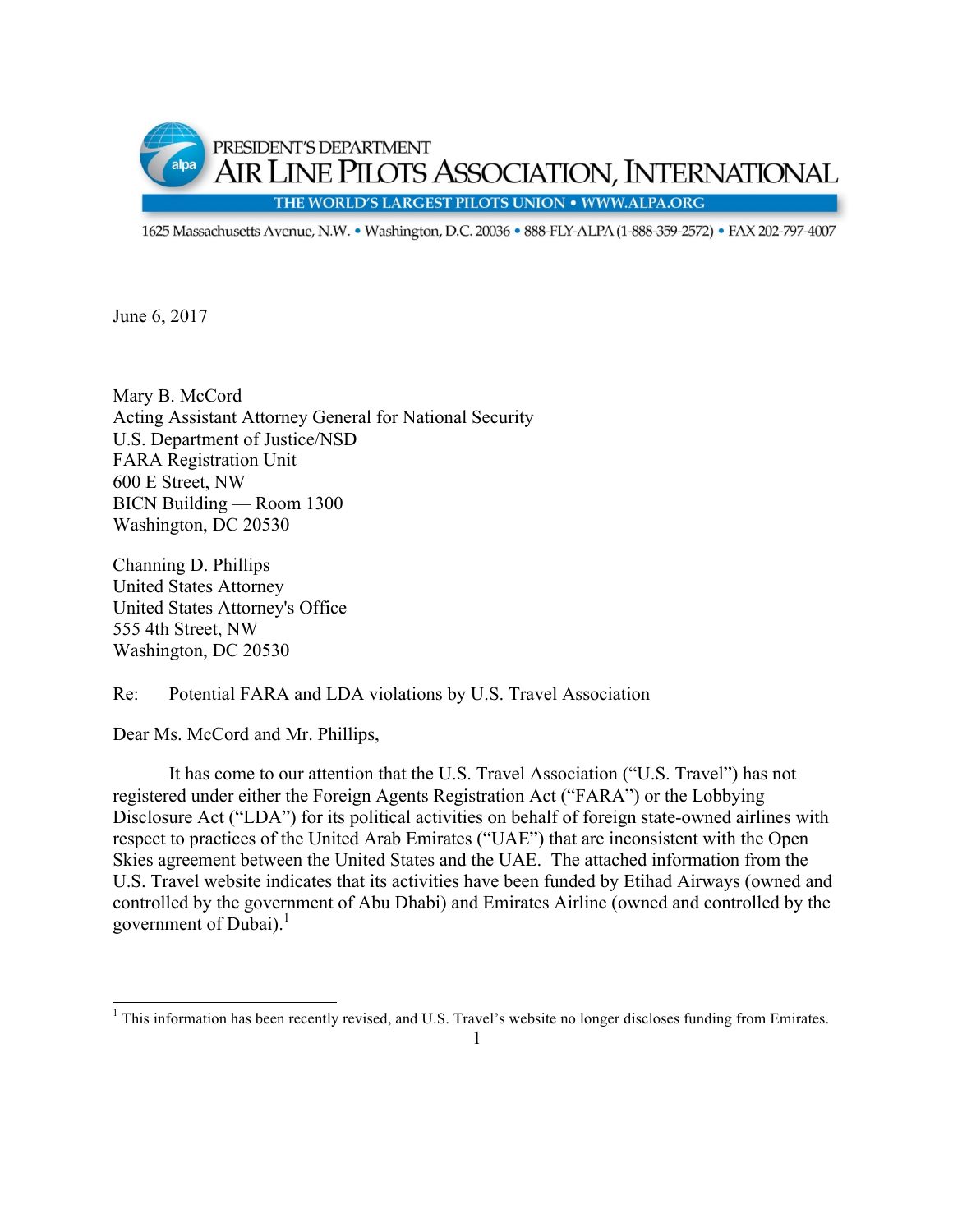The Air Line Pilots Association asks the Department of Justice and the U.S. Attorney's Office to investigate potential FARA and LDA violations by U.S. Travel and to ensure that U.S. Travel complies with federal law. The American public deserves to know that the ultimate beneficiaries of U.S. Travel's lobbying campaign are the governments of Abu Dhabi and Dubai, which have a direct financial interest in the preferential treatment that U.S. Travel is seeking on behalf of their respective state-owned airlines.

## **The Foreign Agents Registration Act**

FARA requires U.S. agents of foreign principals to register with the Department of Justice and to file any informational materials with the Department within 48 hours of their dissemination to the public. *See* 22 U.S.C. §§ 612(a), 614(a). U.S. Travel has done neither.

*Foreign Principal, Defined.*While the exact terms of U.S. Travel's arrangement(s) with Etihad and Emirates have not been disclosed, those entities indisputably qualify as foreign principals under FARA, which defines "foreign principal" to include a "corporation, organization, or other combination of persons organized under the laws of or having its principal place of business in a foreign country." 22 U.S.C. § 611(b)(3).

Emirates is wholly owned by the Investment Corporation of Dubai, a Government of Dubai entity.<sup>2</sup> Etihad is wholly owned by the Government of Abu Dhabi.<sup>3</sup> In addition, public filings by others establish that these airlines have their principal places of business in Dubai and Abu Dhabi.<sup>4</sup>

*Agent of Foreign Principal, Defined.* FARA broadly defines an "agent of a foreign principal" as "any person who acts as an agent, representative, employee, or servant, or *any person who acts in any other capacity at the order, request, or under the direction or control, of a foreign principal*, or of a person any of whose activities are directly or indirectly supervised, directed, controlled, financed, or subsidized in whole or in major part by a foreign principal, and who directly or through any other person—(i) engages within the United States in political activities for or in the interests of such foreign principal; (ii) acts within the United States as a public relations counsel, publicity agent, information-service employee, or political consultant for or in the interests of such foreign principal; [or] (iv) within the United States represents the

http://content.emirates.com/downloads/ek/pdfs/report/annual\_report\_2016.pdf.<br><sup>3</sup> *See* Etihad website, Corporate Profile (stating that Etihad is the national airline of the United Arab Emirates, established by Royal Decree established by Royal Decree in July 2003), http://www.etihad.com/en-us/about-us/corporate-profile/.<br><sup>4</sup> See APCO, Lobbying Disclosure Act Registration Form (LD-1) (filed Feb. 6, 2015),<br>http://disclosures.house.gov/ld/ldxml

 <sup>2</sup> *See* Emirates 2015-2016 Annual Report at 88,

identifying Abu Dhabi as Etihad's principal place of business).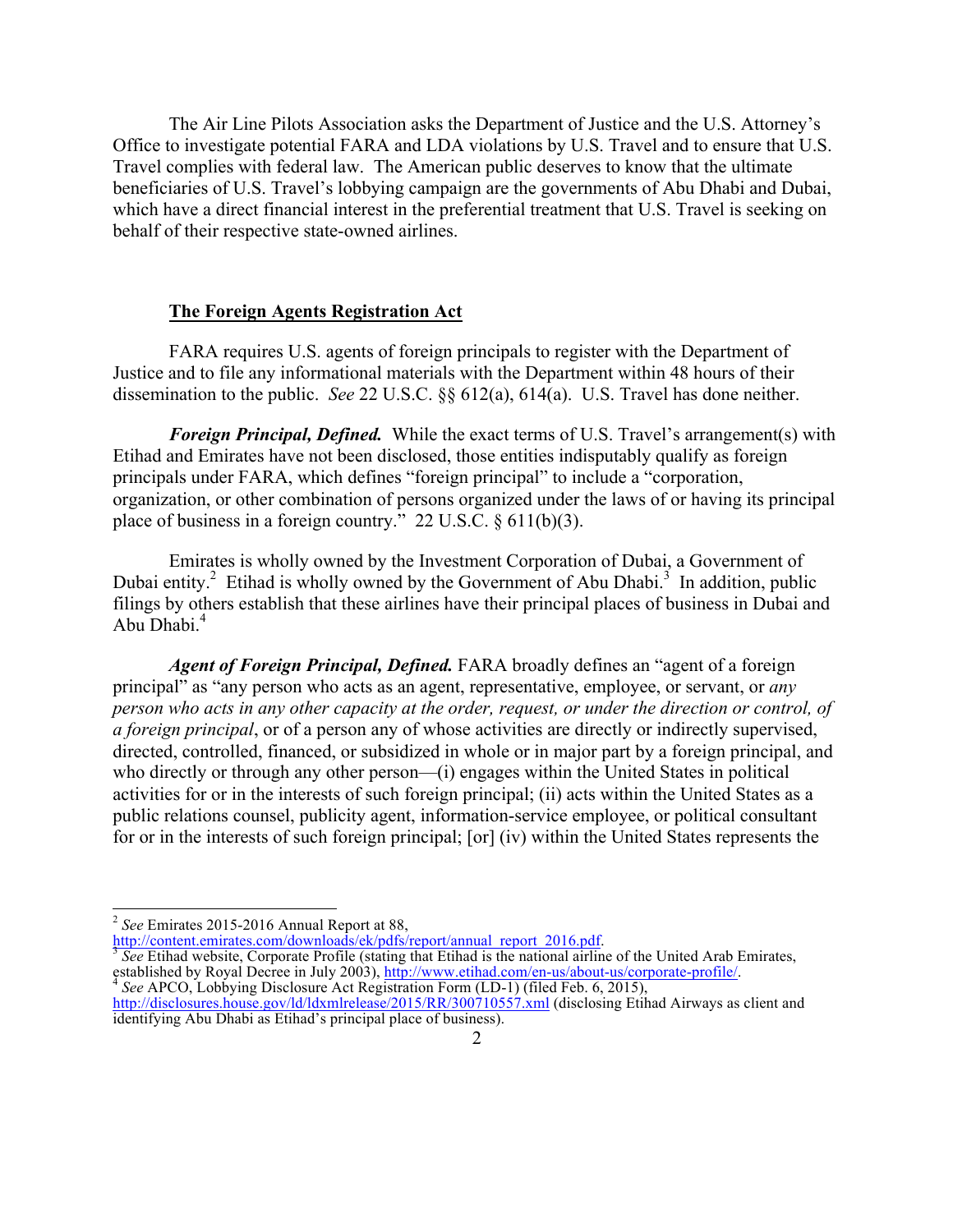interests of such foreign principal before any agency or official of the Government of the United States." 22 U.S.C.  $\S 611(c)(1)$  (emphasis added).

Public filings by U.S. Travel reveal that it has lobbied both houses of Congress and various components of the Executive Branch on issues involving the "Open skies agreements with the UAE and Qatar" and "airline competition issues."<sup>5</sup> Public documents also reveal the close coordination between U.S. Travel and Etihad and Emirates. For example, both U.S. Travel and Etihad released studies by Oxford Economics in May 2015 extolling the purported benefits of Gulf airline flights to the U.S. economy,<sup>6</sup> which they each submitted to a U.S. government docket in support of Etihad's and Emirates' position.<sup>7</sup> In addition, Emirates has repeatedly included supportive quotes from U.S. Travel's CEO in press releases announcing new U.S. routes.<sup>8</sup> In turn, U.S. Travel has issued numerous press releases and disseminated materials promoting Etihad's and Emirates' presence in the United States and criticizing efforts to enforce the U.S.-UAE Open Skies Agreement with respect to subsidized competition from the two airlines.<sup>9</sup>

Whether U.S. Travel is acting at the request of the foreign carriers or at the direction of one of the many U.S. lobbyists these airlines have retained is immaterial under Department of Justice regulations: in either case, it would qualify as an "agent of a foreign principal" obligated to register under FARA. *See* 28 C.F.R. § 5.100(a)(7); *id.* § 5.100(a)(8) ("The term *foreign principal* includes a person any of whose activities are directed or indirectly supervised, directed, controlled, financed, or subsidized in whole or in major part by a foreign principal[.]").

<sup>&</sup>lt;sup>5</sup> U.S. Travel Association, LD-2 Quarterly Report (Apr. 20, 2016), http://disclosures.house.gov/ld/ldxmlrelease/2016/01/300798257.xml.

<sup>&</sup>lt;sup>6</sup> The Economic Impact of Etihad Airways on the United States Economy, Oxford Economics, May 2015; *Gulf Carrier Traffic to the USA: An Economic Analysis of the Competitive Landscape and Economic Impact*, Oxford Economics, May 2015, https://www.ustravel.org/cdn/farfuture/ySu8Hwy9Fc2t7IkhS-X6dO\_77tX1vpHBa7tx0RSGwJQ/mtime:1490135342/sites/default/files/Media%20Root/Document/USTA\_Traffic\_

Analysis\_Briefing\_6\_18\_2015.pdf. <sup>7</sup> *See* U.S. Department of Transportation, *Information on Claims Raised About State-Owned Airlines in Qatar and the UAE*, 80 Fed. Reg. 25,671 (May 5, 2015) (submission of U.S. Travel),

https://www.regulations.gov/contentStreamer?documentId=DOT-OST-2015-0082-

<sup>0285&</sup>amp;attachmentNumber=1&contentType=pdf; *id.* (cover letter to submission of Etihad),

https://www.regulations.gov/contentStreamer?documentId=DOT-OST-2015-0082-

<sup>0141&</sup>amp;attachmentNumber=1&contentType=pdf; *id.* (submission of Etihad),

https://www.regulations.gov/contentStreamer?documentId=DOT-OST-2015-0082-

<sup>0141&</sup>amp;attachmentNumber=2&contentType=pdf. <sup>8</sup> *See, e.g.,* Press Release, Emirates, *Emirates To Launch New Daily Service to Fort Lauderdale* (Dec. 15, 2016) (quoting U.S. Travel President & CEO Roger Dow), https://www.emirates.com/media-centre/emirates-to-launchnew-daily-service-to-fort-lauderdale#; Press Release, Emirates, *Emirates Announces a New Daily Service to Orlando* (Mar. 25, 2015) (quoting U.S. Travel President & CEO Roger Dow), https://www.emirates.com/mediaentre/emirates-announces-a-new-daily-service-to-orlando-to-be-distributed-at-9-am#.<br>
See e.g., U.S. Travel Fact Sheet, Preserving Open Skies,<br>
https://www.ustravel.org/system/files/2.%20Fact Sheet OpenSkies%20%282%29.pdf;

*No, President Trump Should Not Stop Emirates' Newark-Athens Flight* (Mar. 14, 2017),

https://www.ustravel.org/news/no-president-trump-should-not-stop-emirates%E2%80%99-newark-athens-flight; Press Release, U.S. Travel, Travel Community Declares Victory for Open Skies Agreements (June 27, 2016), https://www.ustravel.org/press/travel-community-declares-victory-open-skies-agreements.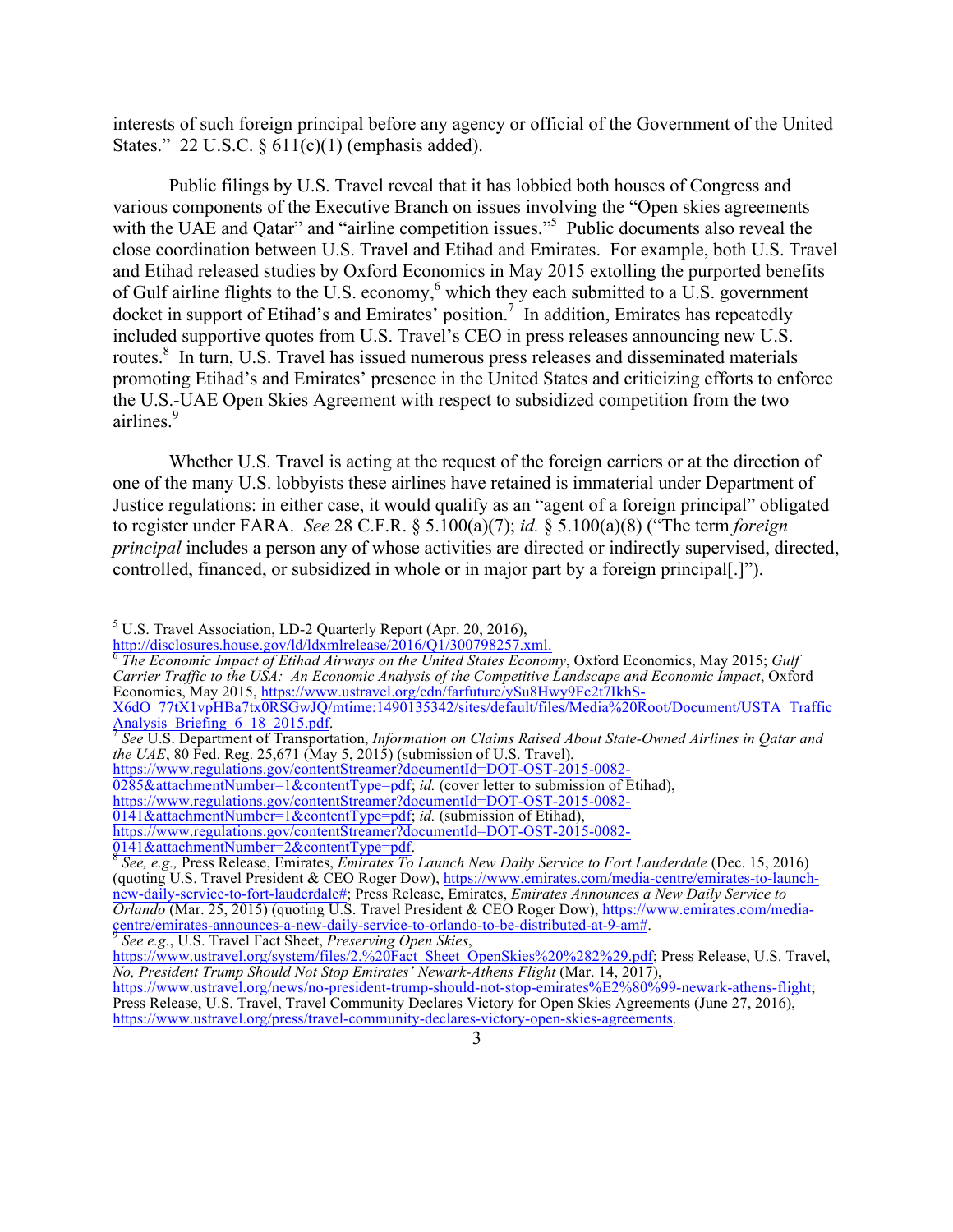## **The Lobbying Disclosure Act**

Just as U.S. Travel did not disclose its relationship with Emirates and Etihad under FARA, so too has it not disclosed its relationship with them under the LDA.

*Mandatory Disclosure of Affiliated Organizations.* The LDA requires that any registration statement include "the name, address, and principal place of business of any organization, other than the client, that—(A) contributes more than \$5,000 to the registrant or the client in the quarterly period to fund the lobbying activities of the registrant; and (B) actively participates in the planning, supervision, or control of such lobbying activities." 2 U.S.C. § 1603(b)(3). The LDA also mandates that registrants update their disclosures each quarter to capture any affiliated organizations not captured by the initial registration. *See* 2 U.S.C.  $§ 1604(b)(1).$ 

U.S. Travel has not disclosed *any* affiliated organizations, either in its registration statement or in its quarterly reports—effectively attesting that no organization that contributes more than \$5,000 to U.S. Travel in any quarter (including any foreign carrier) actively participates in the planning, supervision, or control of any of its lobbying activities.

*Mandatory Disclosure of Foreign Entities.*<sup>10</sup> The LDA requires that any registration statement include "the name, address, principal place of business, amount of any contribution of more than \$5,000 to the lobbying activities of the registrant, and approximate percentage of equitable ownership in the client (if any) of any foreign entity that—(A) holds at least 20 percent equitable ownership in the client or any [affiliated organization]; *(B) directly or indirectly, in whole or in major part, plans, supervises, controls, directs, finances, or subsidizes the activities of the client or any [affiliated organization]*; or (C) is an affiliate of the client or any [affiliated organization] and has a direct interest in the outcome of the lobbying activity." 2 U.S.C. § 1603(b)(4) (emphasis added). The LDA also requires that the quarterly reports filed by registrants include "a description of the interest, if any, of any foreign entity identified under section  $1603(b)(4)$  ... in the specific issues [on which the registrant engaged in lobbying activities]." *Id.* § 1603(b)(2)(D)

U.S. Travel has not disclosed any foreign carrier or government in any of its LDA filings. Its LDA filings thus stand in sharp contrast to those of the private lobbyists that the foreign carriers have retained to carry out their Open Skies lobbying campaign. For example:

• *Etihad Lobbyists.* APCO Worldwide, Inc.'s most recent LD-2 report for its lobbying on behalf of Etihad Airways states: "The Government of Abu Dhabi … would

 $10$  Under the LDA, "[t]he term 'foreign entity' means a foreign principal as defined in section 1(b) of the Foreign Agents Registration Act." 2 U.S.C. § 1602(6).